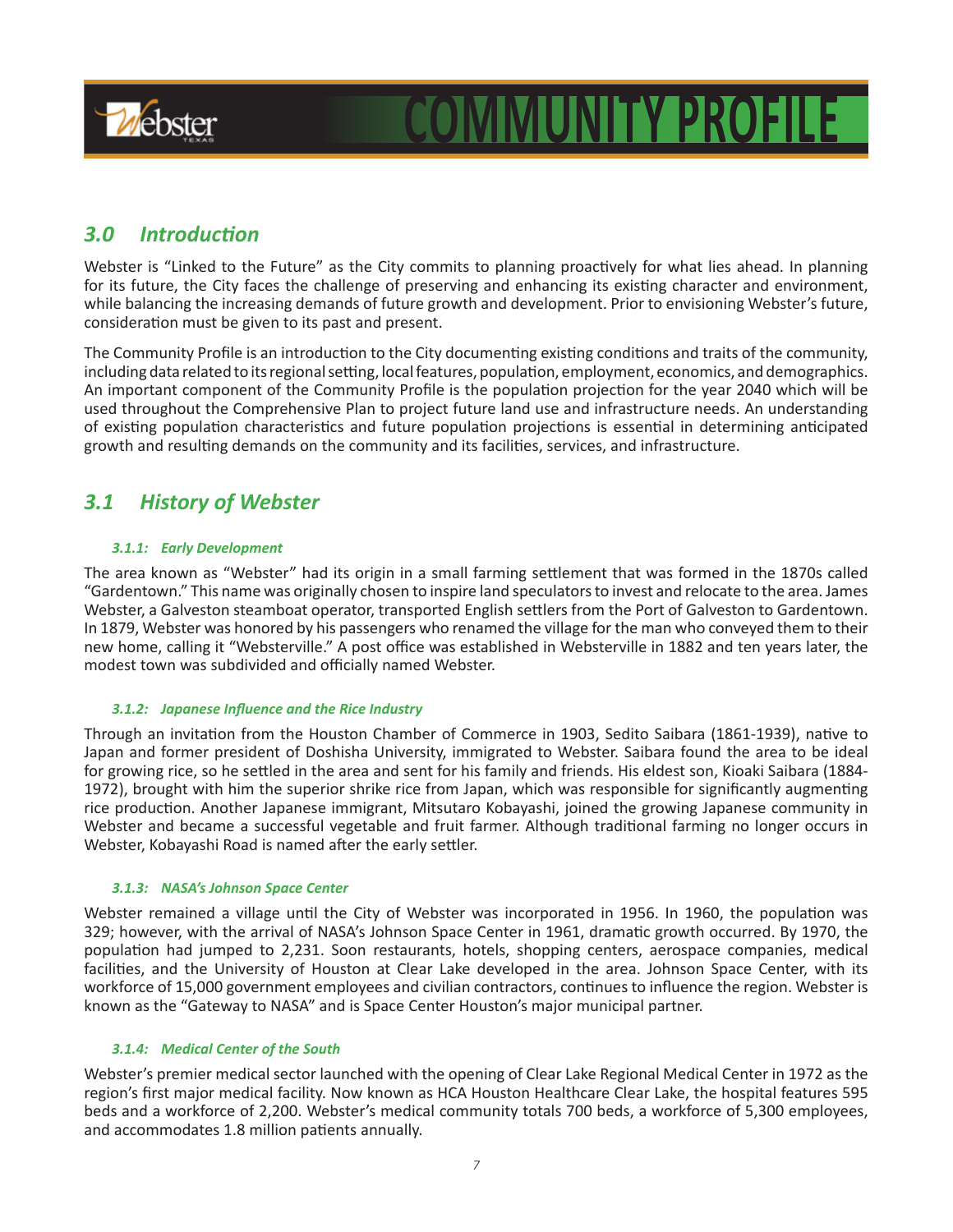#### *3.1.5: Central Business District of Bay Area Houston*

Located midway between downtown Houston and Galveston, Webster is recognized as the central business district of Bay Area Houston. While the City's population is over 11,000, the daytime population swells to more than 200,000 as the municipality's composition is 80% commercial. Thirty-two retail centers, more than 150 restaurants, numerous entertainment venues, and 20 hotels are located within the City. The City's primary commercial sectors are retail, dining, entertainment, medical, aerospace, technical, professional services, and hospitality.

# *3.2 Regional Setting*

Webster is located in Harris County on the Texas Gulf Coast, southeast of Houston, and 24 miles northwest of Galveston. Located along U.S. Interstate 45, the City is bordered by Houston to the north, League City to the south, Friendswood to the west, and Nassau Bay to the east. The City serves as the "Gateway to NASA," and the entire region is known as "Bay Area Houston."

# *3.3 Historical and Future Population*

Past and current population characteristics are important in understanding a community and planning for its future. The advent of NASA's Johnson Space Center served as the catalyst for Webster's initial population growth in the 1960s. A second wave of growth occurred from 1990 to 2000 (Figure 3.1).



# *3.4 Residential, Commuter, and Visitor Population*

The Webster community is substantially larger than its residential population indicates due to those who work, dine, conduct business, frequent the medical center, enjoy entertainment, and visit the City. Webster is largely commercial as its market is regionally drawn from a 30-mile radius that includes more than 3.6 million people. Major corridors within Webster show substantial daily traffic counts. U.S. Interstate 45, known as the Gulf Freeway, averages 250,000 vehicles per day. Bay Area Boulevard, with its dense array of businesses, accommodates 100,000 vehicles daily.



More than 75,000 vehicles use NASA Parkway daily. Average daily traffic counts on these central arterials illustrate that Webster is a super-regional city despite its relatively small residential population (Figure 3.2).

## *3.5 Economy*

The City of Webster is the central business district of Bay Area Houston, with 80% of the land area of the City occupied by commercial uses. The predominance of commercial establishments has created a local economy that generates \$3.17 billion in sales annually, with the leading sectors being healthcare, retail, and professional/ technical services (Figure 3.3, p. 8). The City of Webster continues to accommodate growth in these sectors to create a healthy, yet sustainable, economy (Figures 3.4 and 3.5, p. 8).

Webster's diverse and vibrant economy provides an opportunity to attract quality jobs in multiple fields and professions. While the retail, dining, and entertainment sectors command the highest concentration of jobs, the top paying positions are found in the manufacturing, professional, scientific, technical, and wholesale trade sectors. Due to the size of its workforce and relatively well-paying salaries, the health care sector provides the largest payroll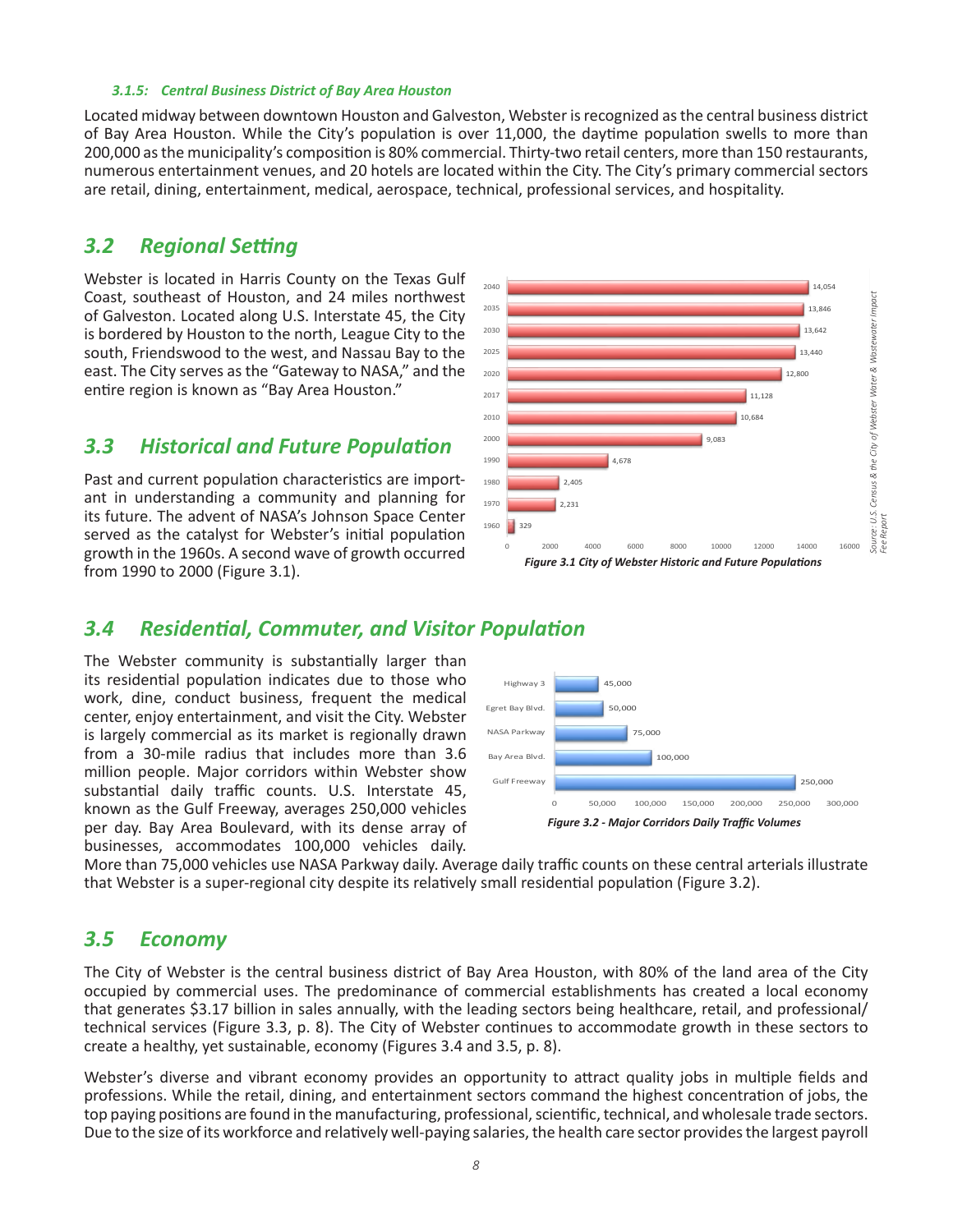in the City. A stable, relatively well-paid workforce plays a role in attracting a variety of complementary retail, dining, and entertainment venues to the community.

During the past decade, Webster has become prominent as the retail, dining, and entertainment capital of Bay Area Houston, the medical center of the south, and the aerospace capital of the United States. Webster's strategic location, key industry sectors, super-regional market, and business-friendly environment contribute to the City's commercial viability.

#### *3.5.1: Retail and Entertainment*

Webster's strong retail core benefits from its central location with exposure and access along key corridors. Webster's trade area is considered to be "superregional," consisting of 3.6 million people residing within a 30-mile radius. Webster's retail strength is highlighted by some of the top-performing stores within the entire Houston Metropolitan Statistical Area. Several restaurants located in Webster are the top-performing locations nationally, while several retail stories are the top performers of their chain in Texas. Webster's desirable location and thriving retail climate continue to attract new retail, dining, and entertainment venues.

#### *3.5.2: Medical*

Webster's medical center encompasses a two-mile radius spanning NASA Parkway, Texas Avenue, Blossom, Orchard, Medical Center Boulevard, and Highway 3. The district is easily navigable with free parking and patient-friendly access. Webster's medical community employs over 5,300 people and accommodates 1.8 million patients annually. Webster's largest hospital, HCA Houston Healthcare Clear Lake features 595 beds and a staff of more than 2,000. The Heart and Vascular Hospital is the only hospital south of Houston's Medical Center devoted to cardiology.

#### *3.5.3: Aerospace*

Located just one mile east of Webster, NASA's Johnson Space Center is a major economic and employment multiplier in the area. Johnson Space Center employs over 15,000 federal and contract employees and generates over one billion dollars of economic activity. In addition, numerous ancillary companies are located in the area in support of NASA's mission. Leidos' 55,000 square foot facility in Webster supplies just about everything astronauts aboard the International Space Station (ISS) touch, wear, consume, and do  $-$  as this company ships more than 400,000 pounds of supplies annually to the ISS. Nanoracks, headquartered in Webster, continues to make aerospace history with its Bishop Airlock, the first commercially developed and privately owned component installed on the ISS that literally opens a bigger door for supplies, experiments,









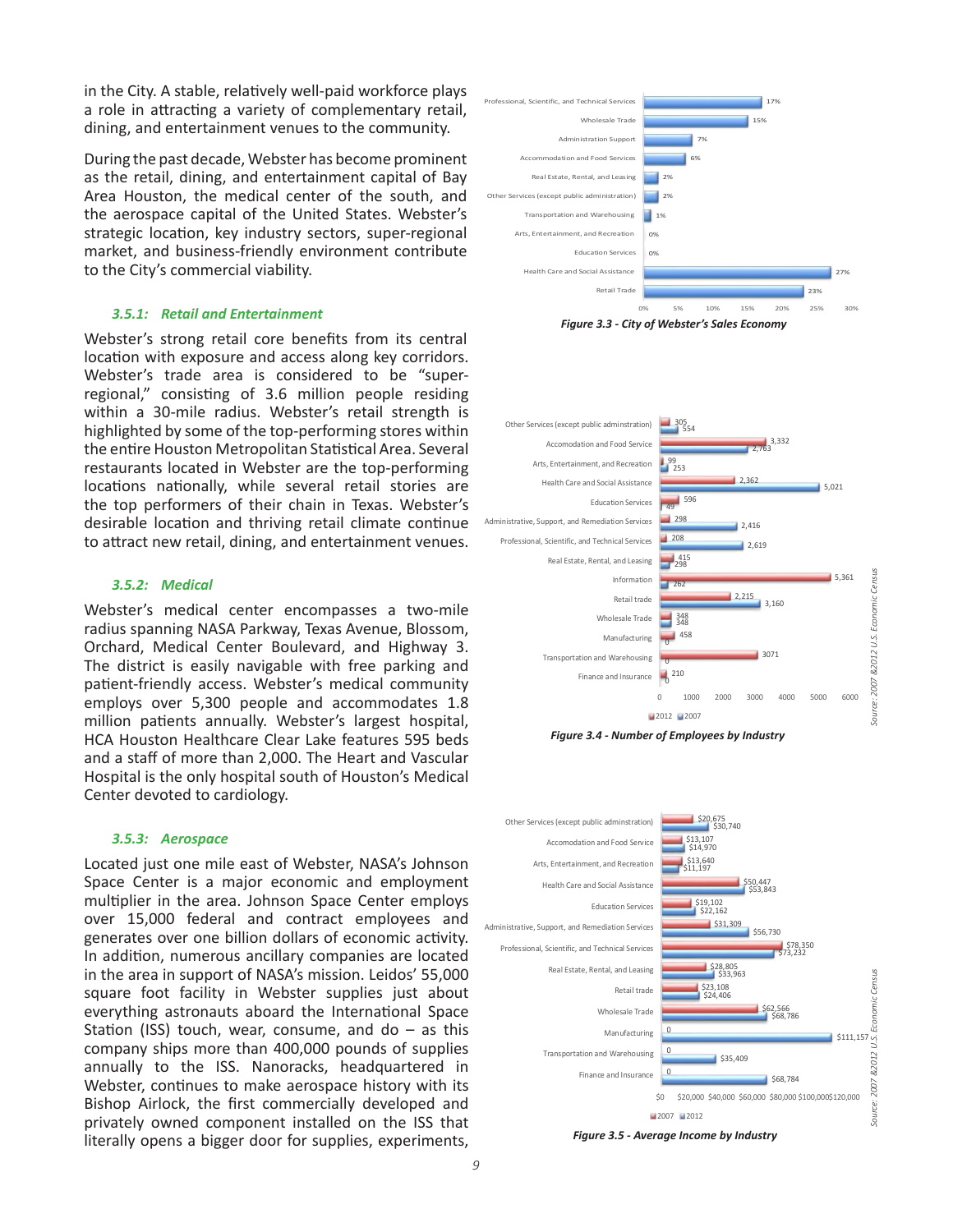and payloads. Ad Astra Rocket Company, headquartered in Webster, has been revolutionizing space exploration and transportation through its development of plasma technology and advanced electric propulsion systems. Stinger Ghaffarian Technologies (SGT), with two Webster locations, develops, tests, fits, and maintains an inventory of spacesuits. TRACLabs, headquartered in Webster, is renowned for its advanced robotics and automation research and development.

Webster benefits from its relationship and proximity to NASA's Johnson Space Center and the growing number of aerospace, engineering, and technology companies that are attracted to the region due to the work that NASA performs in space exploration, research, and science.

## *3.5.4: Tourism*

Tourism is a top economic driver for the Webster economy, as its central location adjacent to NASA's Johnson Space Center and close proximity to both downtown Houston and Galveston Island results in a large number of visitors. The City's 20 hotels host in excess of 240,000 room nights annually, generating over \$24 million in annual hotel revenue. Webster is home to numerous restaurants, name-brand retail, and entertainment venues that add to the attraction of overnight visitors.

Webster enjoys an exclusive multi-year agreement with Space Center Houston, NASA's education center and space museum. With over one million visitors in 2019, Space Center Houston continues to be a major tourism draw to the area. Webster's hotels, retail, dining, and entertainment venues are the direct beneficiaries as all marketing and website material of Space Center Houston directs visitors to Webster's venues exclusively.

Webster's unique positioning midway between downtown Houston and Galveston, with exposure and access along Interstate 45, contributes to the City's tourism vitality. The top tourism market for Webster is the Dallas-Fort Worth region and visitors drive to the Webster/Clear Lake area to visit Space Center Houston and Galveston beaches. The City capitalizes on research and data provided by the State of Texas and Space Center Houston and infuses advertising dollars to generate a significant

return on the City's investment.

Webster's tourism sector benefits from its position as the medical center of the south, the aerospace capital of the United States, and the central business district of Clear Lake, as patients in the medical center stay in Webster hotels, while business travelers in the medical, aerospace, and engineering fields conduct business activities and attend conferences, training, and special events.

# *3.6 Demographic Information*

## *3.6.1: Racial and position*

The City of Webster is a diverse place to live and work. Webster is a majority-minority community with 41.4% of the population being Caucasian, 38.2% Hispanic or Latino, and 15.5% African American. From 2010 to 2017, the percentage of the population classified as White decreased by 4.0% while the Hispanic or Latino population increased by 4.0%, and the Black or African American population increased by 3.3% (Figure 3.6). The City of Webster, like the Houston-Galveston region, is expected to become increasingly more diverse.

## *3.6.2: Age and Gender Distribution*

The population of the City of Webster is relatively young with more than half of the City's residents under the age





|                         | 2010  | 2017   | <b>Change</b> |                     |
|-------------------------|-------|--------|---------------|---------------------|
| 0-19 years              | 2,357 | 2,850  | 493           | American            |
| 20-34 years             | 3,980 | 4,115  | 135           | and 201             |
| 35-54 years             | 1,872 | 2,455  | 583           | snsus               |
| 55-74 years             | 1,075 | 1,168  | 93            | Survey              |
| 75 years and older      | 571   | 540    | $-31$         | 201                 |
| <b>Total Population</b> | 9,854 | 11,128 | 1,274         | Community<br>Source |

*Table 3.1 - Age of Population*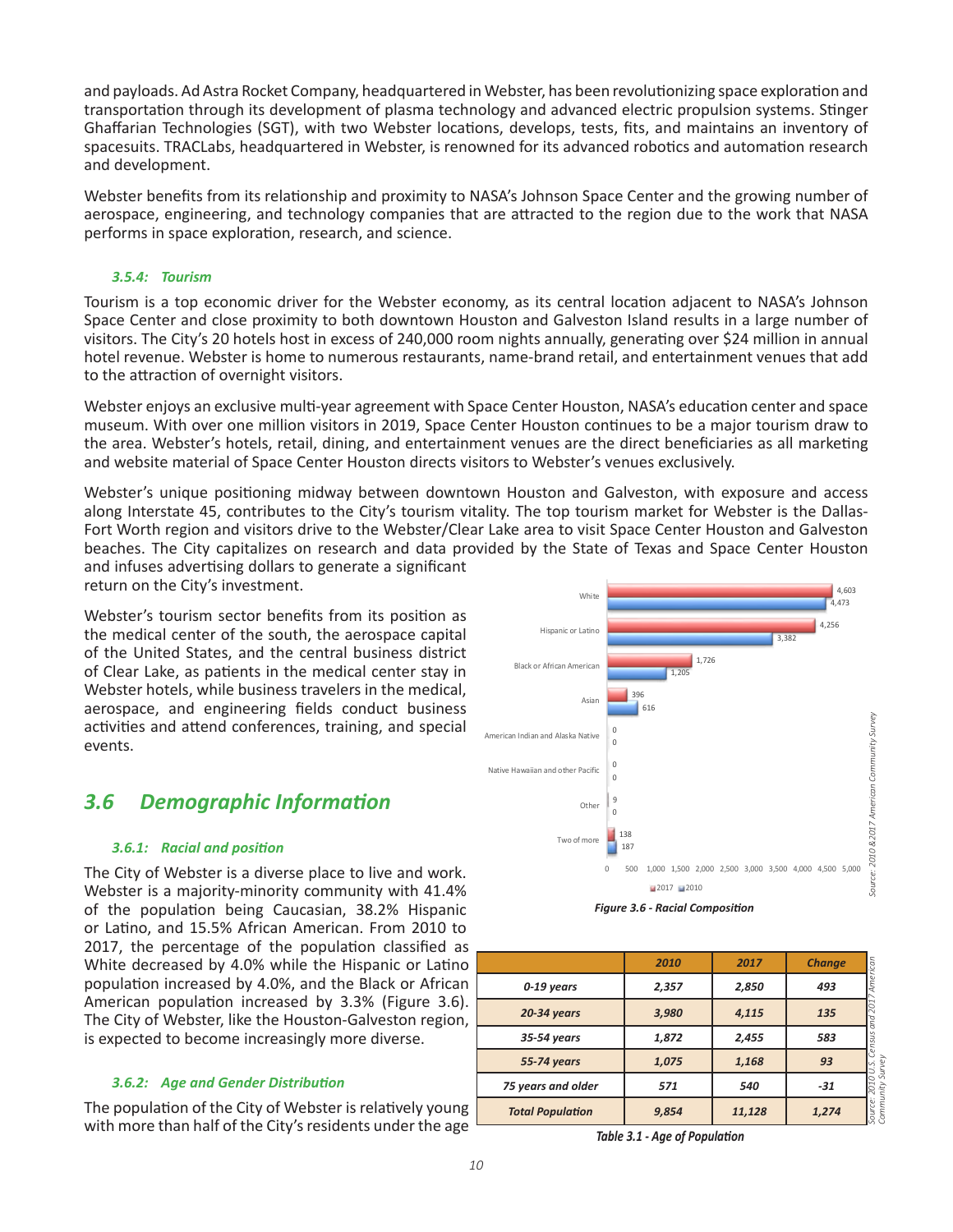of 35. While the male/female ratio is relatively equal, the number of residents in the different age groups varies (Table 3.1, p. 9).

#### *3.6.3: Household Income*

As the Webster economy has continued to grow and diversify, the household income has steadily increased. The median household income in Webster has increased from \$49,375 in 2010 to \$50,592 in 2017, an increase of 2.5%. In addition, the number of households below the federal poverty level decreased from 22.5% in 2010 to 19.7% in 2017. Those households making less than \$25,000 per year decreased by 35.4% while those making more than \$25,000 increased by 14.6%. Households making between \$50,000 and \$74,999 accounted for the largest category of household income, representing one-quarter of Webster households. (Table 3.2)

#### *3.6.4: Educational Attainment*

Webster's level of educational attainment, among those age 25 years and over, closely mirrors that of Harris County. In Webster, 80% of the population has a high school diploma or higher. This is statistically the same percentage as in all of Harris County. Those with Bachelor's degrees or higher are 28% of the population, which is slightly below the Harris County percentage of 31%. Those with Associate degrees or higher constitute 37% of the population, the same percentage as Harris County. However, the level of educational attainment in Webster has declined slightly since 2010, with the percentage of those with Associates degrees or higher having declined from 39% to 37% and the percentage of those with Bachelor's degrees or higher having declined from 32% to 28%. (Table 3.3)

### *3.6.5: Labor Force*

Unemployment rates for the City of Webster and Harris County are displayed in Table 3.4 – Labor Force. Webster has an estimated 6,841 residents in the civilian labor force, with 71.9% employed. The City of Webster's 2017 unemployment rate of 5.4% is just over the rate of 4.3% of Harris County. According to the American Community Survey, roughly 476 residents were unemployed but still looking to join the workforce. (Table 3.4)

## *3.7 General Fund Revenue*

The City of Webster is unique in that substantially more revenue is generated from sales tax than from property tax which enables the City to maintain a comparatively low property tax rate. This is a reflection of its high proportion of commercial, retail, dining,

|                    | 2010  | 2017  | <b>Change</b>            |
|--------------------|-------|-------|--------------------------|
| Less than \$10,000 | 276   | 186   | -90                      |
| \$10,000-14,999    | 408   | 187   | $-221$                   |
| \$15,000-24,999    | 614   | 465   | $-149$                   |
| \$25,000-34,999    | 463   | 707   | 244                      |
| \$35,000-49,999    | 513   | 688   | 175                      |
| \$50,000-74,999    | 1,130 | 1,097 | $-33$                    |
| \$75,000-99,999    | 525   | 488   | $-37$                    |
| \$100,000-149,999  | 497   | 500   | census<br>$\overline{3}$ |
| \$150,000-199,999  | 81    | 128   | 47                       |
| \$200,000 or more  | 12    | 73    | <b>ROS</b><br>61         |

*Table 3.2 - Household Income*

|                                           | <b>Webster</b><br>2010 | <b>Webster</b><br>2017 | <b>Harris</b><br>County 2017 |
|-------------------------------------------|------------------------|------------------------|------------------------------|
| Population 25 and older                   | 5.879                  | 6995                   | 2,864,864                    |
| <b>Less than 9th grade</b>                | 329                    | 930                    | 311,982<br>Survey            |
| 9th - 12th grade no diploma               | 400                    | 437                    | 245,616                      |
| <b>High School Graduate</b>               | 1,434                  | 1,345                  | Community<br>668,154         |
| Some College, no degree                   | 1,393                  | 1,695                  | 586,375                      |
| <b>Associate's degree</b>                 | 447                    | 635                    | American<br>178,496          |
| <b>Bacholor's degree</b>                  | 1,422                  | 1,319                  | 559,393<br>201               |
| <b>Graduate or Professional</b><br>degree | 454                    | 634                    | Source:<br>314,848           |

*Table 3.3 - Educational Attainment*

|                                        | <b>Webster</b> | <b>Harris</b><br>County | <b>Webster</b><br>% | <b>Harris</b><br><b>County %</b> | %<br><b>Difference</b> |
|----------------------------------------|----------------|-------------------------|---------------------|----------------------------------|------------------------|
| <b>Population 16</b><br>years and over | 8,847          | 3,430,347               |                     |                                  |                        |
| In labor force                         | 6,841          | 2,331,045               | 77.30%              | 68.00%                           | 9.30%                  |
| Civilian labor<br>force                | 6,833          | 2,329,584               | 77.20%              | 67.90%                           | 9.30%                  |
| <b>Employed</b>                        | 6,357          | 2,180,392               | 71.90%              | 63.60%                           | 8.30%                  |
| <b>Unemployed</b>                      | 476            | 149,192                 | 5.40%               | 4.30%                            | 1.10%                  |
| <b>Armed Forces</b>                    | 8              | 1,461                   | 0.10%               | 0.00%                            | 0.10%                  |
| Not in labor<br>force                  | 2,006          | 1,099,302               | 22.70%              | 32.00%                           | $-9.30%$               |
| <b>Unemployment</b><br>Rate            |                |                         | 7.00%               | 6.40%                            | 0.60%                  |

*Table 3.4 – Labor Force*